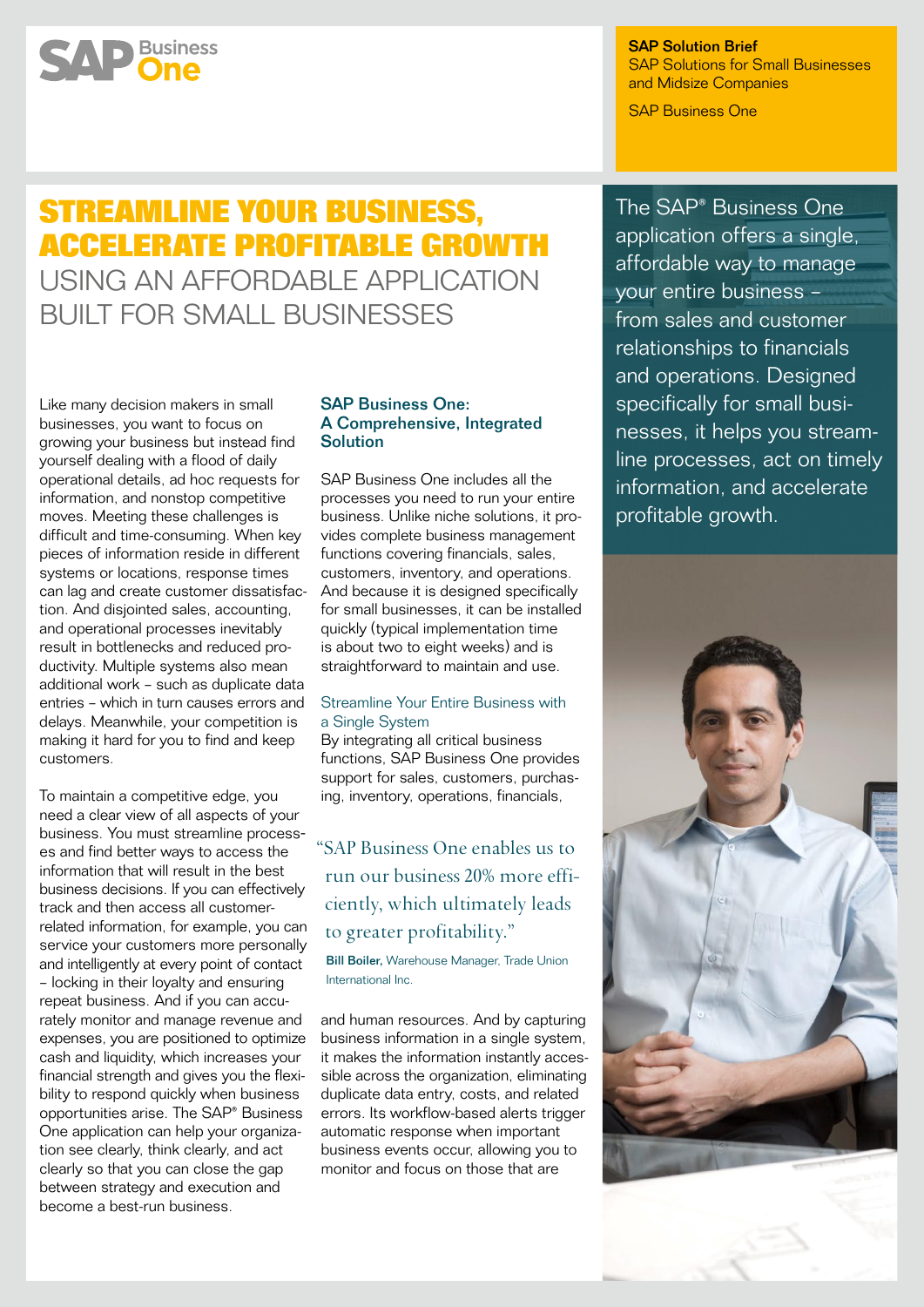most critical. Freeing you from constantly reacting to day-to-day minutiae, the application lets you spend more time driving the business forward.

# Strengthen Customer Relationships and Loyalty

SAP Business One helps you manage sales, customer service, and support by integrating these functions with other business functions across the company. With the service call component in SAP Business One, you can effectively respond to customer service and support calls and find resolutions more quickly. Detailed service reports related to call volumes, durations, and response times allow you to assess progress and take necessary actions. SAP Business One also lets you analyze customers using data from sales, operations, and finance to identify ways to serve them faster and better

# Act on Instant and Complete Information

The application captures critical data across sales, customers, operations, and financials in a single system for immediate access and use. Together with the fully integrated Crystal Reports® software, SAP Business One delivers compelling reporting functionality and information access that allow you to get crucial insights into all parts of your business. Interactive drill-down functionality and a variety of presentation formats allow you to click through relevant data and get answers at any time. Your employees can respond to customer needs faster, and managers can accurately track revenues, costs, and cash flow so they can assess business performance and determine how to improve it.

# Adapt to Meet Your Changing Needs

You can set up and configure SAP Business One quickly, and as your business grows, you can adapt and customize the software to meet your changing needs. For instance, with its published software development kit and over 550 add-on solutions that have been built on SAP Business One by our software solution partners, you can

# SAP Business One Key Functionality

# Accounting and Financials

- **General ledger and journal entries**
- Basic cost accounting and monitor-
- ing of project costs
- Budget management
- Banking and bank statement processing
- Payment processing and reconciliation
- Financial statements and reporting
- Sales tax and value-added tax
- Multicurrency support

# Sales and Customers

- Opportunities and pipeline management
- Customer contact and activity management
- Sales quotations and orders
- **Invoicing and crediting**
- Sales and pipeline forecast
- Service contract management
- **Service-call management entry** and tracking

# Purchasing and Operations

- Purchase proposals
- Purchase orders and deliveries
- Goods receipts and returns
- Accounts payable invoice and credit notes
- Bill of materials

**• Production orders** 

business overseas.

• Forecasting and material requirements planning

customize and extend SAP Business One to meet your specific business and industry challenges. In addition, unlike many other small business solutions on the market today, SAP Business One provides worldwide coverage with 40 country-specific versions on a single platform, delivered and supported locally so you can confidently grow your

#### Inventory and Distribution

- **I** Items management and item queries
- **Receipt to stock, release from stock,**
- and stock transactions • Stock transfer between multiple
- warehouses
- Serial number management
- **Inventory revaluation**
- **Customer and vendor catalog**
- **Price lists and special pricing**
- Batch management
- Pick and pack

# Reporting and Administration

- Full integration with Crystal Reports<sup>®</sup> software
- "Drag and relate," drill downs, search assistance, workflow-based alerts
- **Employee directory and administra**tion, employee time
- Remote support platform
- Data migration workbench, data archiving
- SAP® Business One Software Development Kit, including the data interface and user interface application program interfaces, user-defined fields, and tables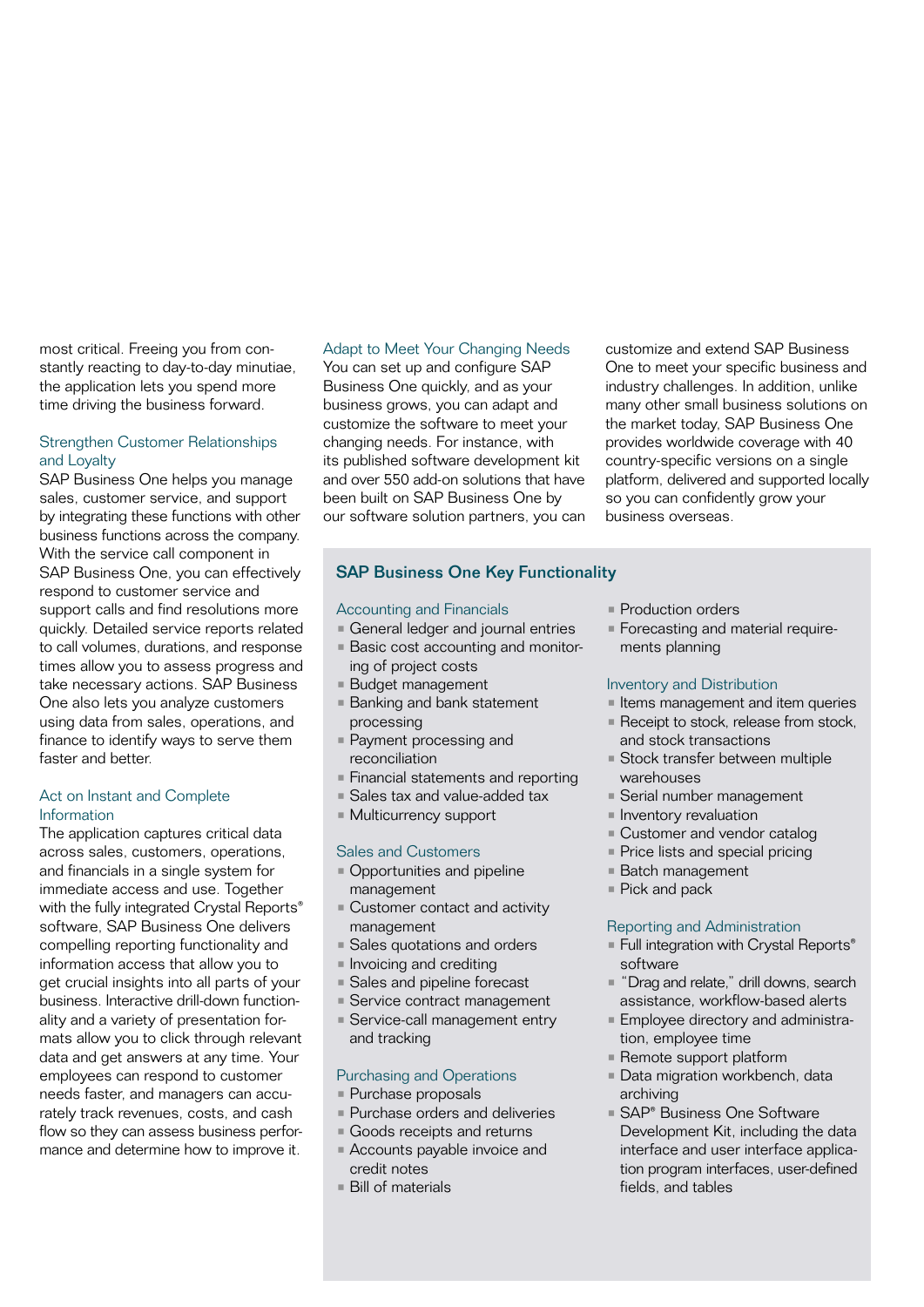# One Application, Multiple Functions

SAP Business One combines a broad range of functions into a single application. These functions are summarized in the sidebar.

# Accounting and Financials

SAP Business One helps you manage your general ledger, journals, budgets, and accounts payable and receivable. You can conduct all your banking activities – including processing payments by check, cash, credit card, bank transfer, and bill of exchange – as well as reconcile various accounts and create financial reports for profit and loss, cash flow, balance sheet, and aging. You can also update account postings at the exact time relevant business events occur.

# Sales and Customers

With SAP Business One, you can:

- Create quotes, enter orders, and provide better customer service
- Track sales opportunities and activities from first contact to the close of sale
- Initiate marketing campaigns by using templates for mass e-mails
- **Provide support for customer service,** service contracts, and warranties

The application also lets you manage and maintain customer contacts with full Microsoft Outlook synchronization, which results in increased sales effectiveness and stronger customer relationships.

# Purchasing and Operations

Every small business needs a systematic approach to managing the procurement process, from creating purchase orders to paying vendors. SAP Business One helps manage the complete orderto-pay cycle, including receipts, invoices, and returns. You can also plan material requirements for production, control bills of materials, and replenish inventory automatically. And using integration with Crystal Reports, you can analyze your vendors' performance and adjust your procurement strategy accordingly.

# Inventory and Distribution

SAP Business One also lets you readily manage your inventory and operations, including picking, packing, delivery, and billing. You can perform inventory valuation using different methods such as standard costing, moving average, and FIFO; monitor stock levels; and track transfers in real time and across multiple warehouses. In addition, you can run real-time inventory updates, availability checks, and manage pricing and special pricing, which allows you to automatically apply volume, cash, and account discounts to transactions with vendors and customers.

#### Reporting and Administration

SAP Business One provides powerful, integrated analytic and reporting tools to help you access the critical business information you need. With SAP Business One, together with fully integrated Crystal Reports, you can gather data from multiple sources and generate timely and accurate reports based on critical company data across financials, sales, customers, inventory, service, production, and operations. Completely integrated with the Microsoft Office products and focused on data security, Crystal Reports allows you to choose from a variety of report formats and to control access to information displayed. You can also use additional functionalities that are an integral part of SAP Business One such as "drag and relate" and interactive drilling down through multiple levels of relevant data to get complete information instantly.

### System Reliability and Performance

SAP offers a remote support platform for SAP Business One to help you maintain your software system more easily and proactively prevent potential issues from impacting your business activities. As an automated monitoring tool, this remote support platform helps identify system bottlenecks by enabling SAP support services to collect information on your system status and check the system against known support issues. By sending regular status e-mails and automatic fixes, it allows you to avoid issues from happening and decrease the time you would otherwise spend on IT support. In addition, the tool provides several other services including automated database backups, preupgrade evaluations, inventory valuation checkups, and system installation health checks.

# To Learn More

To learn more about how SAP Business One can help your business gain clarity, streamline processes, and accelerate profitable growth, call your SAP representative today or visit us on the Web at [www.sap.com/sme](www.sap.com/sme/solutions/businessone/index.epx) [/solutions/businessone/index.epx.](www.sap.com/sme/solutions/businessone/index.epx)